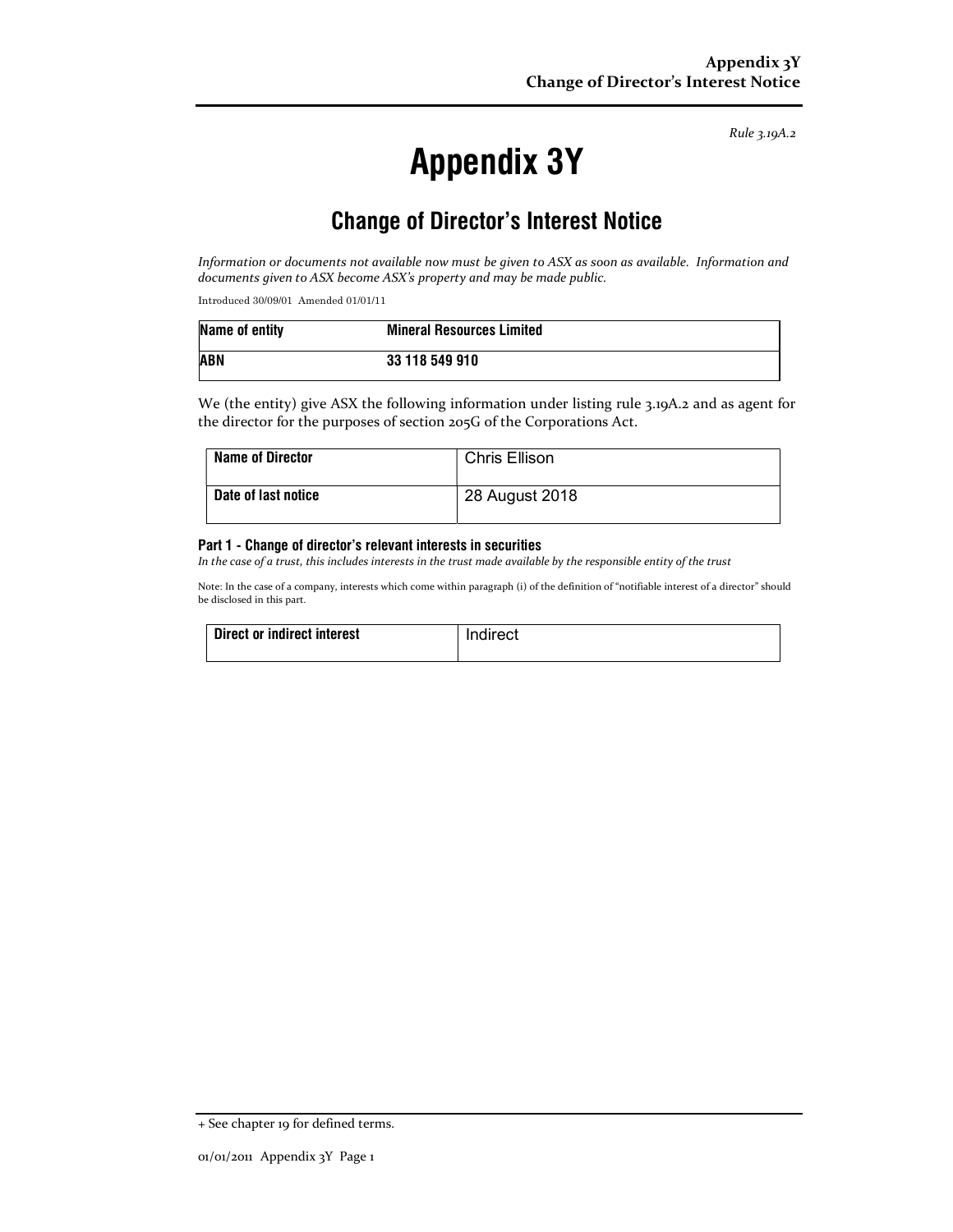| <b>Nature of indirect interest</b>                                                  | Fully paid ordinary shares<br>1.                                                                                                                                                                                                                                                                                                                                                                                                                                                                                                                                                                                                                                                             |
|-------------------------------------------------------------------------------------|----------------------------------------------------------------------------------------------------------------------------------------------------------------------------------------------------------------------------------------------------------------------------------------------------------------------------------------------------------------------------------------------------------------------------------------------------------------------------------------------------------------------------------------------------------------------------------------------------------------------------------------------------------------------------------------------|
| (including registered holder)                                                       |                                                                                                                                                                                                                                                                                                                                                                                                                                                                                                                                                                                                                                                                                              |
| Note: Provide details of the circumstances giving rise<br>to the relevant interest. | Sandini Pty Ltd<br>21,320,381<br>$\bullet$<br>Sandini Pty Ltd (Restricted Shares)<br>89,910<br>$\bullet$<br>Wabelo Pty Ltd<br>55,750<br>$\bullet$<br>Ellison family<br>30,600<br>$\bullet$<br><b>Ellison Superannuation Fund</b><br>407,945<br>Total<br>21,814,676                                                                                                                                                                                                                                                                                                                                                                                                                           |
|                                                                                     | Share performance rights granted but unvested:<br>2.                                                                                                                                                                                                                                                                                                                                                                                                                                                                                                                                                                                                                                         |
|                                                                                     | a) FY16 Long Term Incentive Scheme:<br>Share performance rights granted in June 2016 with<br>future vesting over four annual instalments. The<br>balance of 47,796 fully paid Mineral Resources<br>shares vest over the next year. For further details<br>refer to the Company's 2016 Remuneration Report.<br>MIN share performance rights to vest in future<br>30 June 2019 47,796<br>$\mathbf{L}$<br>47,796                                                                                                                                                                                                                                                                                |
|                                                                                     | b) FY17 Long Term Incentive Scheme:<br>Share performance rights granted in June 2017 with<br>future vesting subject to the Company achieving<br>specific ROIC targets in future years (Restricted<br>Trading Ordinary Shares). The granted share<br>performance rights are at risk of forfeiture if<br>performance targets are not met in future years. The<br>balance of 179,907 fully paid Mineral Resources<br>shares vest over the next two years. For further<br>details, refer to the Company's 2017 Remuneration<br>Report.<br>share performance rights<br>MIN<br>(Restricted<br>Trading Ordinary Shares) to vest in future:<br>30 June 2019 89,953<br>30 June 2020 89,954<br>179,907 |
| Date of change                                                                      | 31 August 2018.                                                                                                                                                                                                                                                                                                                                                                                                                                                                                                                                                                                                                                                                              |
| No. of securities held prior to change                                              | Fully paid ordinary shares:                                                                                                                                                                                                                                                                                                                                                                                                                                                                                                                                                                                                                                                                  |
|                                                                                     | Sandini Pty Ltd<br>21,182,675<br>Wabelo Pty Ltd<br>55,750<br>30,600<br>Ellison family<br><b>Ellison Superannuation Fund</b><br>407,945<br>21,676,970<br>Total                                                                                                                                                                                                                                                                                                                                                                                                                                                                                                                                |
| <b>Class</b>                                                                        | Fully paid ordinary shares                                                                                                                                                                                                                                                                                                                                                                                                                                                                                                                                                                                                                                                                   |
| Number acquired                                                                     | 137,706 fully paid Ordinary Shares comprised of:<br>47,796 Ordinary Shares<br>89,910 Restricted Trading Ordinary Shares                                                                                                                                                                                                                                                                                                                                                                                                                                                                                                                                                                      |

<sup>+</sup> See chapter 19 for defined terms.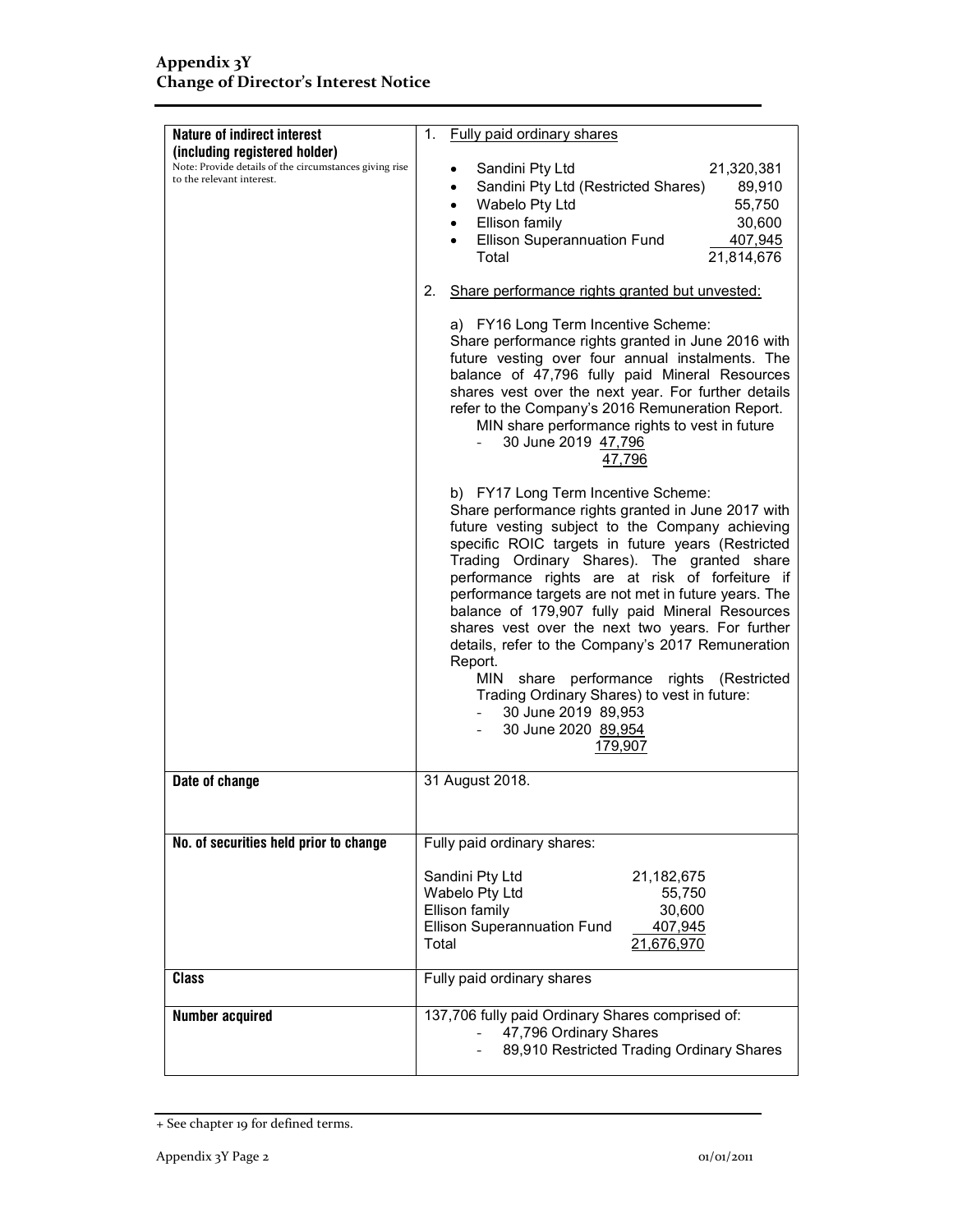| <b>Number disposed</b>                                                                                                                                                            | Nil                                                                                                                                                                                                                                                                                                                                                                                                                                                                                                                                                                                                                                                                                         |
|-----------------------------------------------------------------------------------------------------------------------------------------------------------------------------------|---------------------------------------------------------------------------------------------------------------------------------------------------------------------------------------------------------------------------------------------------------------------------------------------------------------------------------------------------------------------------------------------------------------------------------------------------------------------------------------------------------------------------------------------------------------------------------------------------------------------------------------------------------------------------------------------|
| <b>Value/Consideration</b><br>Note: If consideration is non-cash, provide details<br>and estimated valuation                                                                      | Nil                                                                                                                                                                                                                                                                                                                                                                                                                                                                                                                                                                                                                                                                                         |
| No. of securities held after change                                                                                                                                               | Fully paid ordinary shares<br>1.                                                                                                                                                                                                                                                                                                                                                                                                                                                                                                                                                                                                                                                            |
|                                                                                                                                                                                   | Sandini Pty Ltd<br>21,320,381<br>Sandini Pty Ltd (Restricted Shares)<br>89,910<br>$\bullet$<br>Wabelo Pty Ltd<br>55,750<br>$\bullet$<br>Ellison family<br>30,600<br>$\bullet$<br><b>Ellison Superannuation Fund</b><br>407,945<br>Total<br>21,814,676                                                                                                                                                                                                                                                                                                                                                                                                                                       |
|                                                                                                                                                                                   | Share performance rights granted but unvested:<br>2.                                                                                                                                                                                                                                                                                                                                                                                                                                                                                                                                                                                                                                        |
|                                                                                                                                                                                   | a) FY16 Long Term Incentive Scheme:<br>Share performance rights granted in June 2016 with<br>future vesting over four annual instalments. The<br>balance of 47,796 fully paid Mineral Resources<br>shares vest over the next year. For further details,<br>refer to the Company's 2016 Remuneration Report.<br>MIN share performance rights to vest in future:<br>30 June 2019 47,796<br>47.796                                                                                                                                                                                                                                                                                             |
|                                                                                                                                                                                   | b) FY17 Long Term Incentive Scheme:<br>Share performance rights granted in June 2017 with<br>future vesting subject to the Company achieving<br>specific ROIC targets in future years (Restricted<br>Trading Ordinary Shares). The granted share<br>performance rights are at risk of forfeiture if<br>performance targets are not met in future years. The<br>balance of 179,907 fully paid Mineral Resources<br>shares vest over the next two years. For further<br>details refer to the Company's 2017 Remuneration<br>Report.<br>MIN<br>performance rights (Restricted<br>share<br>Trading Ordinary Shares) to vest in future:<br>30 June 2019 89,953<br>30 June 2020 89,954<br>179,907 |
| <b>Nature of change</b><br>Example: on-market trade, off-market trade, exercise<br>of options, issue of securities under dividend<br>reinvestment plan, participation in buy-back | 47,796 Ordinary Shares vesting under the 2016 Long<br>Term Incentive Scheme, and<br>89,910 Restricted Trading Ordinary Shares issued under<br>the 2017 Long Term Incentive Scheme.                                                                                                                                                                                                                                                                                                                                                                                                                                                                                                          |
|                                                                                                                                                                                   |                                                                                                                                                                                                                                                                                                                                                                                                                                                                                                                                                                                                                                                                                             |

<sup>+</sup> See chapter 19 for defined terms.